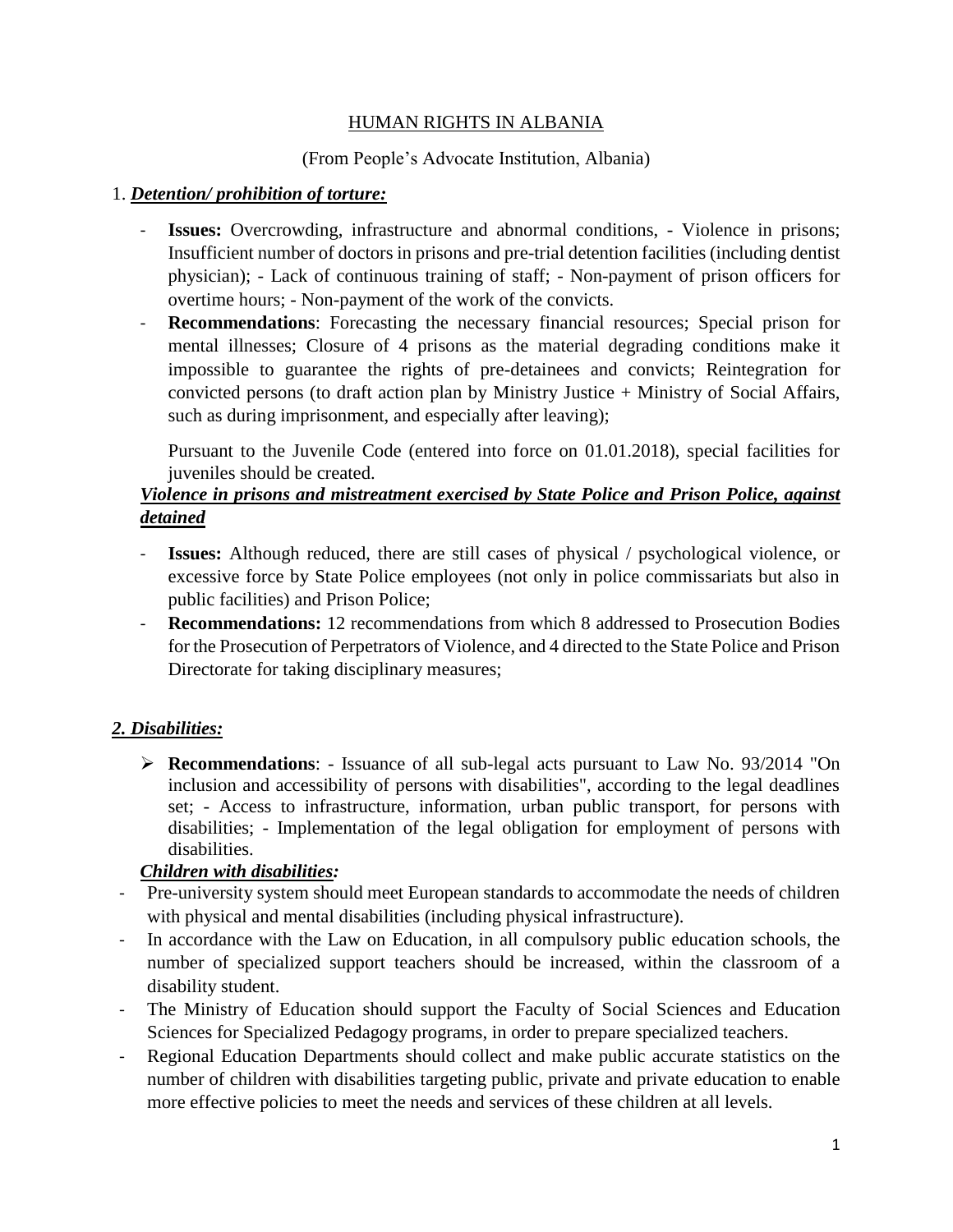### 3. *Rights of the child*

 **Issues:** Reforming legislation on the administration of juvenile justice; the adoption of the Juvenile Justice Code of Juvenile Justice and its Action Plan, 2018-2020 (entered into force on 1 January 2018).

This code provided that, within 6 months of its entry into force, 13 sub-legal acts were issued, i.e. in August 2018, this process should have been completed.

 **New needs**: - Assessing the impact on public policies of real budgeting for children, with a view to implementing an integrated defense system.

- Establish an efficient system for assessing the needs for social services for each municipality, ensuring co-operation and co-ordination of work in drafting budgeted social plans for each municipality.

- Out of the total number of 13 sub-legal acts, 6 instructions were issued by the Ministry of Justice and a Decision of the Council of Ministers, so there is still no necessary institutional infrastructure for law enforcement in practice (e.g. establishment of centers rehabilitation or special detention facilities and detention facilities for juveniles in conflict with the law, as well as the establishment of the Juvenile and Juvenile Crime Prevention Center).

**Recommendations:** Social Protection Strategy 2015-2020 (approved by DCM no. 1071) dated 23.12.2015) requires developing a de-institutionalization plan which is still pending (it is expected to reduce stay time for children in residential institutions).

### 4. *Sexual orientation & gender identity*

- New development: After the People Advocates special report on LGBTI situation: Resolution adopted by Assembly (on 7.5.2015) "On Protection of the Rights and Freedoms of Persons belonging to LGBT community"; - National Action Plan for LGBTI persons in the Republic of Albania 2016-2020 adopted by Council of Ministers.
- **Recommendations:** Amendments to Civil Registry legislation still pending; Amendments to the Family Code on cohabitation of same-sex partners recommended by PA to competent ministries; - Activities planned in the Action Plan for LGBTI persons in Albania must be costed and earmarked in the budget of institutions.

#### 5. *National Human Rights Institutions*

- New development: In November 2014, the Law on the People's Advocate was amended.
- **Issue**: The AP's work domaine and the compenteces to define the institution's agenda were narrowed; - The competences and guarantees of financial independence have been reduced; - Special Reports from People's Advocate, in most cases, are not examined by the Parliament;
	-
	- Recommendations are not implemented by State institutions adequately and properly<sup>1</sup>;

l 1

| Year | Nr. Of<br><b>Recomandation</b> | <b>Un-based</b><br><b>Recomandation</b> | $\frac{0}{0}$ |
|------|--------------------------------|-----------------------------------------|---------------|
| 2015 | 280                            | 137                                     | 48.9%         |
| 2016 | 319                            | 221                                     | 69.2%         |
| 2017 | 197                            | 92                                      | 46.7%         |
| 2018 |                                | 78                                      | 45.6%         |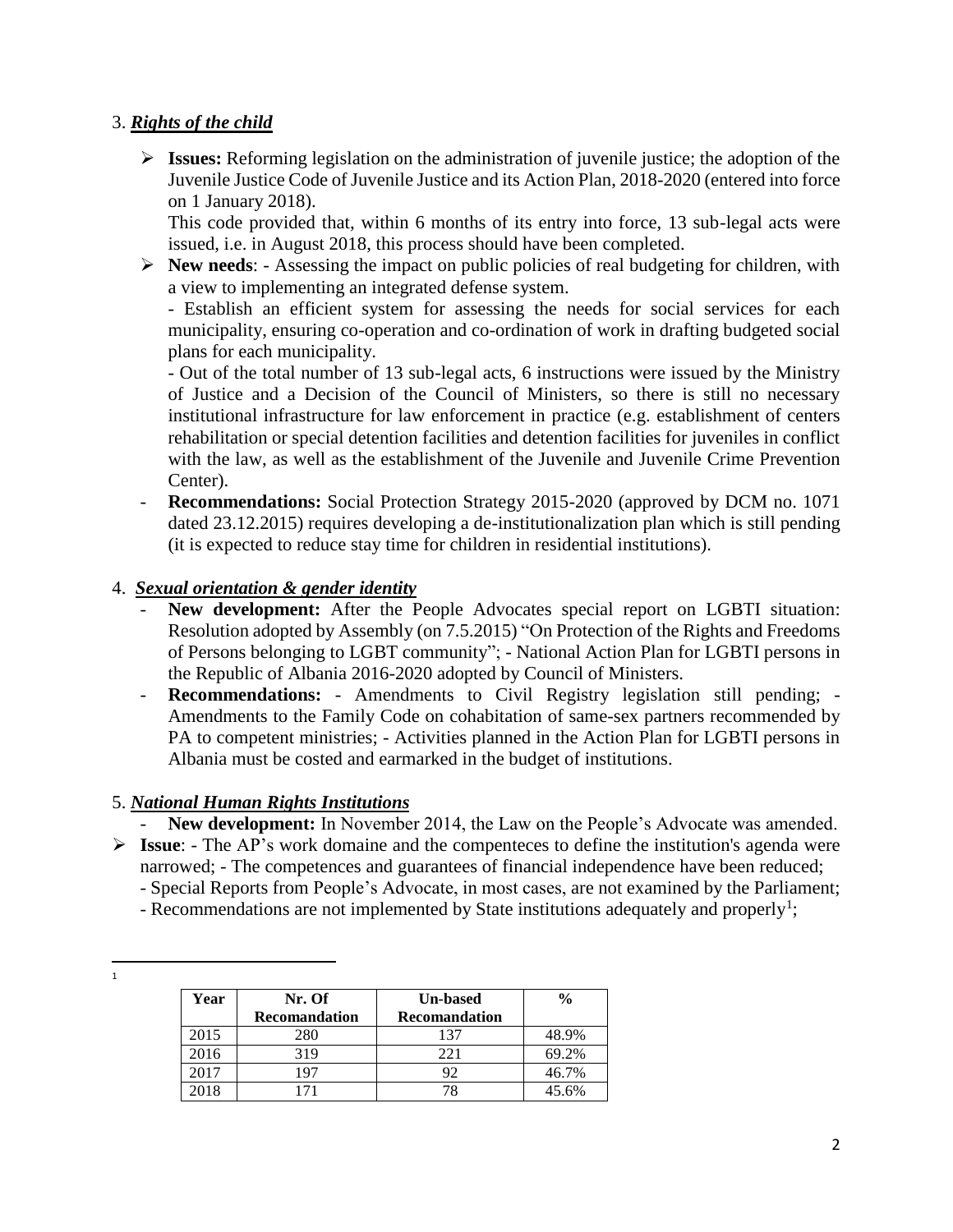- Authorities with overlapping (similar) powers were established (e.g. Co-Governance Office under the Prime Minister); - The increasing of competences (with various laws, such as the law package for justice reform in 2016) was not accompanied by increasing the number of staff; - The end of the Danish project in 2017 (which supported People's Advocate for around 10 years) was not compensated by the state budget with funding to support activities (especially within the promotional role).

#### 6. *Property rights*

 $\overline{\phantom{a}}$ 

 **Issue 1:** New development: Adoption of the law no.133/2015 "*On the Treatment of Property and the Completion of the Compensation Process of Property".*

**Recommendation**: The People's Advocate requested the Constitutional Court to repeal the law no.133/2015, as it found: Incompatibility with the Constitution of the Republic of Albania and with the European Convention on Human Rights (the law did not provide effective remedies instead of rights denied and did not properly address the issues of return in kind, or property compensation). The Constitutional Court partially accepted the Referral, whereas due to the lack of necessary number of the members of the Panel of judges, it is still unable to review another part of the suit.<sup>2</sup>

- **Issue 2**: In many cases the legislation on expropriations from state institutions, does not apply.
- **Issue 3**: There are many cases of non-execution of court decisions in cases where debtors are state institutions; inappropriate implementation of ECtHR Judicial Decisions; Conduct irregular procedures for the mandatory execution of criminal judgments of a fine imposed by the Bailiff's Service.
- **Issue 4**: Restriction of the right of ownership in accordance with Article 17 of the Constitution of the Republic of Albania.
- *Criteria for restriction of the right of ownership*: 1. only by law (for the public interest or for the protection of the rights of others); 2. Compared with the state it has created; 3. Without infringing on the essence of the right and without exceeding the limits set forth in the ECHR.
- *Contested normative acts*: 1. DCM no.138 dated 23.02.2018 "On the temporary suspension of the procedures for the transfer of ownership of agricultural land beneficiaries of former agricultural enterprises and the registration of land acquisition acts in the area of importance to the Fund of Strategic Investment Support "; 2. DCM no.708 dated 21.11.2018 "On the registration and transfer to the administration responsibility of the ministry responsible for the tourism of some state real estate properties, on the coastal line Vlora-Saranda.
- *Issue*: Restrictions on the right of ownership of private entities that are or are owned on the basis of the act of acquiring the land or are restricted to the full disposal of their property due to the suspension of the registration of this property in the ZVRPP relevant. This restraint is in violation of Article 17 of the Constitution, since it is carried out by a legal act and not by the DCM and does not meet the other conditions set forth in the Constitution.

<sup>2</sup> Decision No. 01, dated 16.01.2017 of Constitutional court, annulled Article 6, points 3 and 5 of Law No.133 / 2015 and rejected the request for the abrogation of Article 6, point 1, letter "b", and Article 7, point 2, letter "a"; and "B" of the above law.